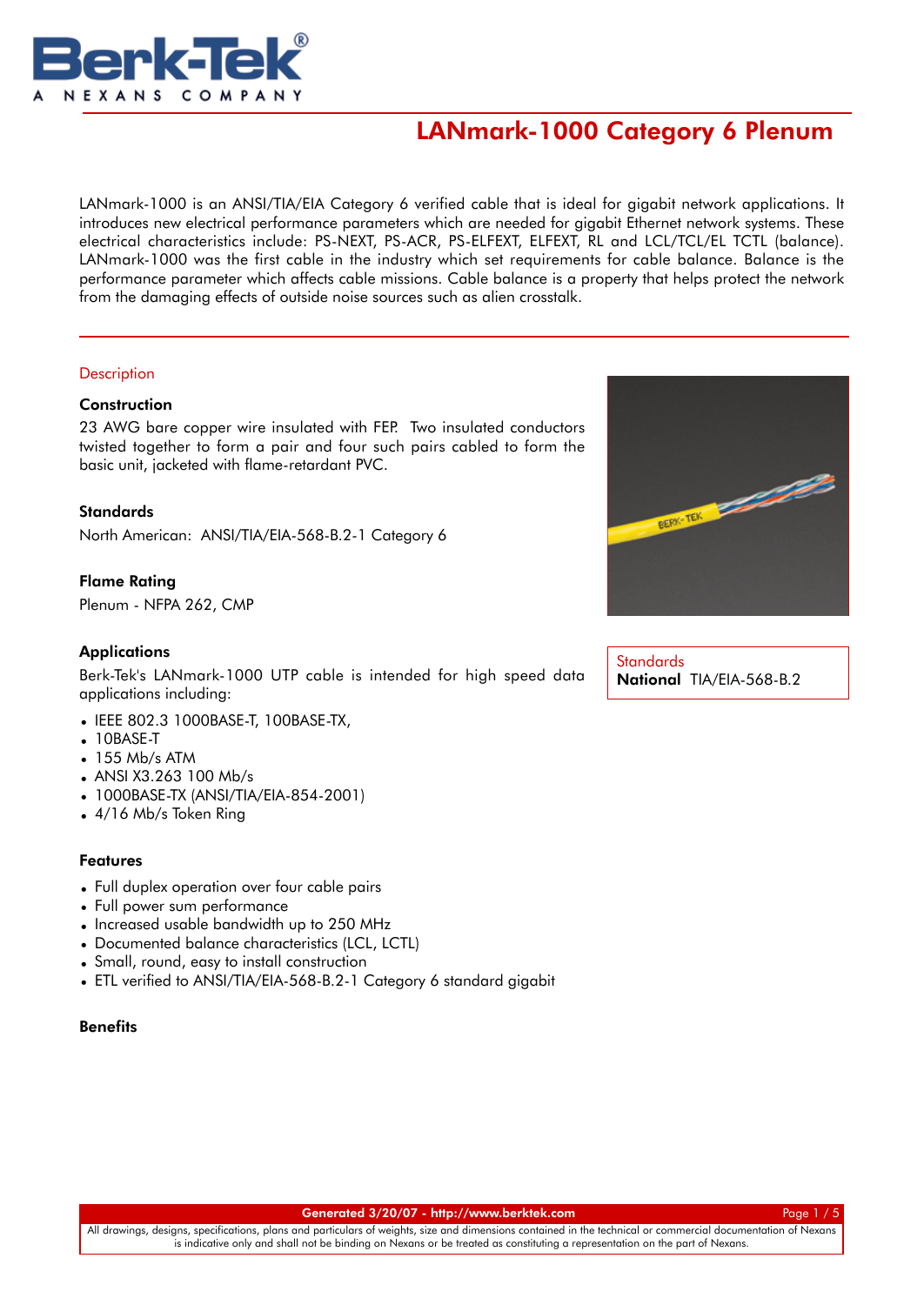

- Capable of handling next generation network applications which will utilize full duplex operation and/or simultaneous bidirectional transmission
- Power sum characterization gives highest performance using existing applications
- Provides additional bandwidth required for future applications
- Addition of balance requirements improves overall cable performance and reduces cable emissions which results in reduced transmission errors •
- State-of-the-art testing allows high frequency characterization of the cable to 500 MHz

#### **Contact**

Copper Product Inquiry United States Phone: 717-354-6200 Fax: 717-354-7944 copper-pc.us@nexans.com

Generated 3/20/07 - [http://www.berktek.com](http://www.nexans.com/eservice/DirectToFamily.nx?CZ=null&language=en&OID=5244) Page 2 / 5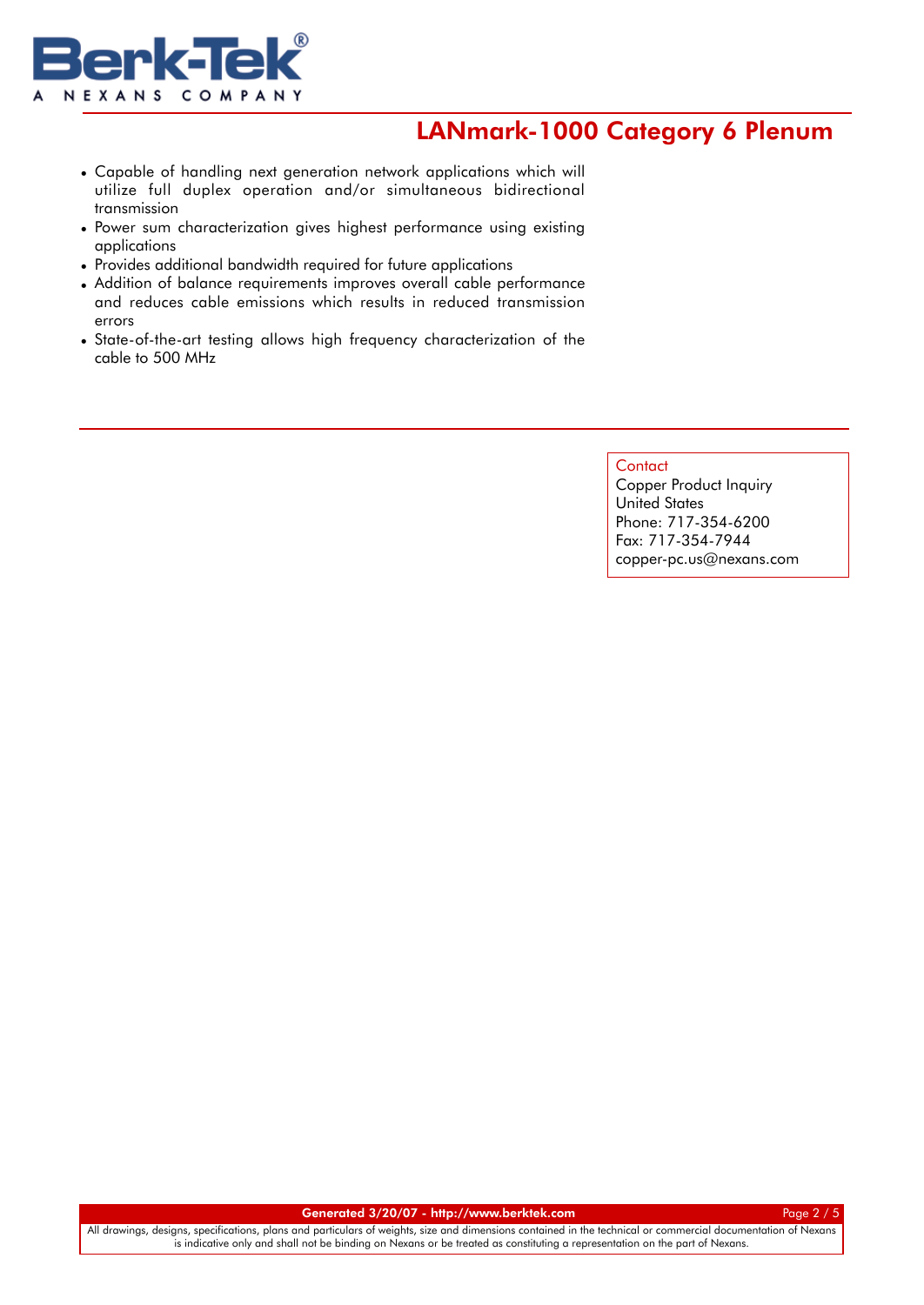

| Characteristics                     |                     |
|-------------------------------------|---------------------|
| <b>Construction characteristics</b> |                     |
| Type of cable                       | <b>UTP</b>          |
| <b>Dimensional characteristics</b>  |                     |
| Length per reel                     | $1000.0 \text{ ft}$ |
| Number of pairs                     | $\overline{4}$      |
| Usage characteristics               |                     |
| Field of application                | Indoor              |
| Category                            | Cat. 6              |
| Fire safety                         | Plenum Rated        |

# Color Code

| Pair-1 | White/Blue                 | Blue  |
|--------|----------------------------|-------|
|        | Pair-2 White/Orange Orange |       |
|        | Pair-3   White/Green       | Green |
| Pair-4 | White/Brown                | Brown |

## Temperature Rating

|           | <b>Installation</b> $\int 0^{\circ}C$ to $+50^{\circ}C$                |
|-----------|------------------------------------------------------------------------|
| Operation | $\left  -10^{\circ} \text{C} \text{ to } +60^{\circ} \text{C} \right $ |

## Technical Data - Physical

|                                       | <b>CMP</b>                       |        |
|---------------------------------------|----------------------------------|--------|
| Conductor diameter-in. (mm)           | $\vert 0.022 \vert (0.56) \vert$ |        |
| Cable diameter-in. (mm)               | 0.22                             | (5.6)  |
| Nominal cable weight-lb./kft. (kg/km) | 28                               | (41.3) |
| Max. installation tension-lb. (N)     | 25                               | (110)  |
| Min. bend radius-in. (mm)             |                                  | (25.4) |

## Parametric Measurements

|                                | <b>HORIZONTAL</b>                                            |  |  |  |  |
|--------------------------------|--------------------------------------------------------------|--|--|--|--|
| <b>Mutual Capacitance</b>      | 4.4 $nF/100$ m nom.                                          |  |  |  |  |
| <b>DC</b> resistance           | 9.38 Ohms/100 m max.                                         |  |  |  |  |
| <b>Skew</b>                    | 25 ns/100 m max.                                             |  |  |  |  |
| Pair to ground Unbalance       | $ 330 \text{ pF}/100 \text{ m} \text{ max.}$                 |  |  |  |  |
| <b>Velocity of Propagation</b> | 72% nom. Plenum                                              |  |  |  |  |
| Input Impedance                | 100 ± 13% 0.772-100 MHz 100 ± [13+15log (F/100)] 100-500 MHz |  |  |  |  |

Generated 3/20/07 - [http://www.berktek.com](http://www.nexans.com/eservice/DirectToFamily.nx?CZ=null&language=en&OID=5244) Page 3 / 5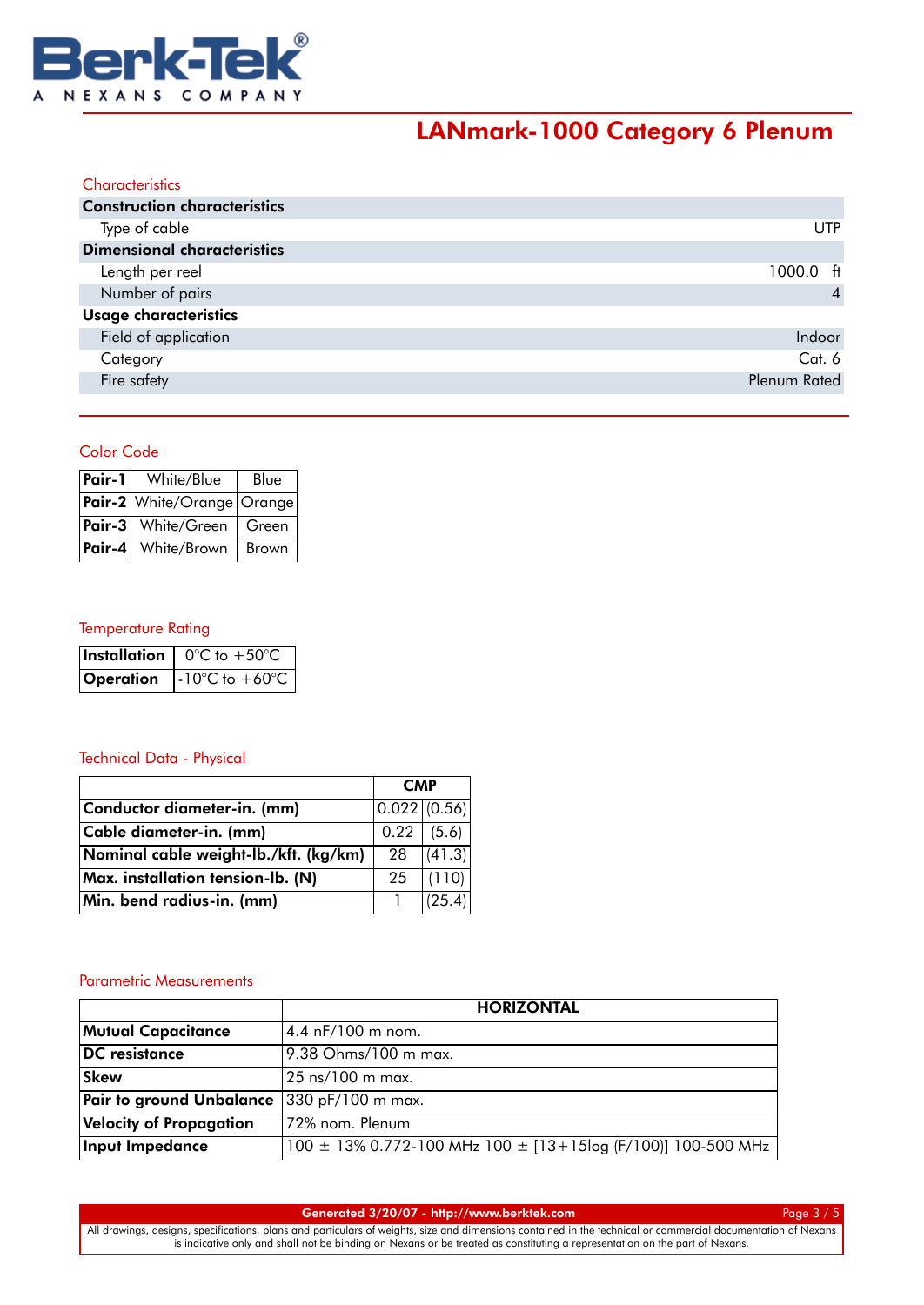

#### Technical Data - Electrical

| <b>FREQ</b>              | <b>SRL</b>                 |                   | <b>RL</b>         |                       | <b>INSERTION LOSS</b> |                                    | <b>PS-NEXT</b> |                 | <b>NEXT</b>              |                          | <b>ACR</b>     |                 |
|--------------------------|----------------------------|-------------------|-------------------|-----------------------|-----------------------|------------------------------------|----------------|-----------------|--------------------------|--------------------------|----------------|-----------------|
|                          | $\overline{(\mathsf{dB})}$ |                   | (d)               |                       | (dB/100m)             |                                    | (dB)           |                 | (dB)                     |                          | (dB@100m)      |                 |
| <b>MHz</b>               | min.                       | typical           | min.              | typical               | max.                  | typical                            | min.           | typical         | min.                     | typical                  | min.           | typical         |
| 1                        | 26.0                       | 40.0              | 20.0              | 33.7                  | $\overline{2.0}$      | $\overline{1.7}$                   | 73.3           | $\overline{81}$ | 75.3                     | 84                       | 73.3           | $\overline{82}$ |
| $\overline{\mathbf{4}}$  | $\overline{26.0}$          | 42.0              | 23.6              | 35.4                  | 3.8                   | 3.5                                | 64.3           | $\overline{72}$ | 66.3                     | 75                       | 62.5           | 71              |
| 10                       | 26.0                       | 40.0              | 26.0              | 30.1                  | 5.9                   | 5.7                                | 58.3           | 66              | 60.3                     | 69                       | 54.4           | 63              |
| 16                       | $\overline{26.0}$          | 41.0              | 26.0              | 31.9                  | 7.5                   | 7.3                                | 55.3           | 63              | 57.3                     | 66                       | 49.8           | 59              |
| 20                       | 26.0                       | 43.0              | 26.0              | 33.3                  | 8.4                   | 8.2                                | 53.8           | 62              | 55.8                     | 65                       | 47.4           | 57              |
| 31.25                    | 25.0                       | 41.6              | 25.0              | 31.6                  | 10.6                  | 10.3                               | 50.9           | 59              | 52.9                     | 62                       | 42.3           | 52              |
| 62.5                     | 23.5                       | 40.5              | 23.5              | 31.9                  | 15.3                  | 14.9                               | 46.4           | $\overline{54}$ | 48.4                     | 57                       | 33.1           | 42              |
| 100                      | 22.5                       | 37.1              | 22.5              | 31.1                  | 19.7                  | 19.1                               | 43.3           | 51              | 45.3                     | 54                       | 25.6           | 35              |
| 155                      | $\overline{2}1.6$          | 33.8              | 21.6              | 28.8                  | $\overline{25.0}$     | 24.3                               | 40.4           | 48              | 42.4                     | 51                       | 17.4           | $\overline{27}$ |
| $\overline{200}$         | 21.0                       | 33.0              | 21.0              | 28.0                  | 28.8                  | 28.0                               | 38.8           | $\overline{47}$ | 40.8                     | $\overline{50}$          | 11.7           | $\overline{22}$ |
| 250                      | 20.5                       | 27.3              | 20.5              | 27.2                  | 32.6                  | 31.7                               | 37.3           | 45              | 39.3                     | 48                       | 6.7            | 16              |
| 350                      | 19.8                       | 28.3              | 19.8              | 26.2                  | 39.5                  | 38.4                               | 35.2           | $\overline{43}$ | 37.2                     | 46                       |                | -               |
| 500                      | 19.0                       | $\overline{25.2}$ | 19.0              | 23.2                  | 48.6                  | 47.2                               | 32.8           | $\overline{41}$ | 34.8                     | 44                       | $\overline{a}$ | -               |
| 550                      | 18.8                       | 24.1              | 18.8              | 22.9                  | 51.4                  | 49.9                               | 32.2           | 40              | 34.2                     | 43                       | $\sim$         | $\blacksquare$  |
|                          |                            | <b>PS-ACR</b>     |                   | <b>ELFEXT</b>         |                       | <b>PS-ELFEXT</b>                   | <b>LCL/TCL</b> |                 | <b>EL TCTL</b>           |                          |                |                 |
|                          |                            |                   |                   |                       |                       |                                    |                |                 |                          |                          |                |                 |
| <b>FREQ</b>              |                            | (dB@100m)         |                   | (dB)                  |                       | (dB)                               |                | (dB)            |                          | (dB)                     |                |                 |
| <b>MHz</b>               |                            | min.   typical    |                   | min.   typical        | min.                  | typical                            |                | $min.$  typical | min.                     | typical                  |                |                 |
| 1                        | 71.3                       | 79                | 68.8              | 83                    | 65.8                  | 80                                 | 50.0           | 55              | 35.0                     | 40                       |                |                 |
| $\overline{\mathcal{A}}$ | 60.5                       | 68                | 56.7              | $\overline{71}$       | 53.7                  | 68                                 | 43.0           | $\overline{48}$ | $\overline{22.0}$        | $\overline{27}$          |                |                 |
| 10                       | 52.4                       | 60                | 48.8              | 63                    | 45.8                  | 60                                 | 40.0           | 45              | 15.0                     | 20                       |                |                 |
| 16                       | 47.7                       | 56                | 44.7              | $\overline{59}$       | 41.7                  | 56                                 | 37.0           | 42              | 10.9                     | 15                       |                |                 |
| 20                       | 45.4                       | 54                | 42.7              | 57                    | 39.7                  | 54                                 | 36.0           | 41              | 9.0                      | 13                       |                |                 |
| 31.25                    | 40.3                       | 49                | 38.9              | 53                    | 35.9                  | 50                                 | 35.1           | 40              | 5.1                      | 11                       |                |                 |
| 62.5                     | 31.1                       | 39                | 32.8              | 47                    | $\overline{29.8}$     | 44                                 | 32.0           | $\overline{37}$ | $\overline{\phantom{a}}$ | $\overline{\phantom{0}}$ |                |                 |
| 100                      | 23.6                       | $\overline{32}$   | 28.8              | $\overline{43}$       | 25.8                  | 40                                 | 30.0           | $\overline{35}$ | $\overline{\phantom{a}}$ | $\overline{\phantom{a}}$ |                |                 |
| 155                      | 15.5                       | $\overline{24}$   | $\overline{24.9}$ | 39                    | 21.9                  | $\overline{36}$                    | 28.0           | 33              | $\overline{a}$           |                          |                |                 |
| 200                      | $\overline{10.0}$          | $\overline{19}$   | 22.7              | $\overline{37}$       | 19.7                  | 34                                 | 27.0           | $\overline{31}$ | $\overline{a}$           |                          |                |                 |
| 250                      | $\overline{4.7}$           | $\overline{13}$   | 20.8              | 35                    | 17.8                  | $\overline{32}$                    | 26.0           | $\overline{30}$ | $\blacksquare$           | ÷,                       |                |                 |
| 350                      | $\blacksquare$             | $\blacksquare$    | 17.9              | $\overline{32}$       | 14.9                  | 29                                 | $\blacksquare$ | $\blacksquare$  |                          |                          |                |                 |
| 500                      | $\overline{\phantom{a}}$   | $\blacksquare$    | 14.8              | 29<br>$\overline{28}$ | 11.8                  | $\overline{26}$<br>$\overline{25}$ | $\blacksquare$ | $\blacksquare$  | $\blacksquare$           | $\overline{\phantom{0}}$ |                |                 |

IMPORTANT: Berk-Tek performance guarantees are based on swept-frequency testing and apply to all frequencies for the entire specified frequency range and are not limited to the tables of data shown which are presented to demonstrate our guarantees at "representative" frequencies. Values above 500 MHz are for engineering information. limited combustible version also available. Other jacket colors available.

Generated 3/20/07 - [http://www.berktek.com](http://www.nexans.com/eservice/DirectToFamily.nx?CZ=null&language=en&OID=5244) Page 4 / 5